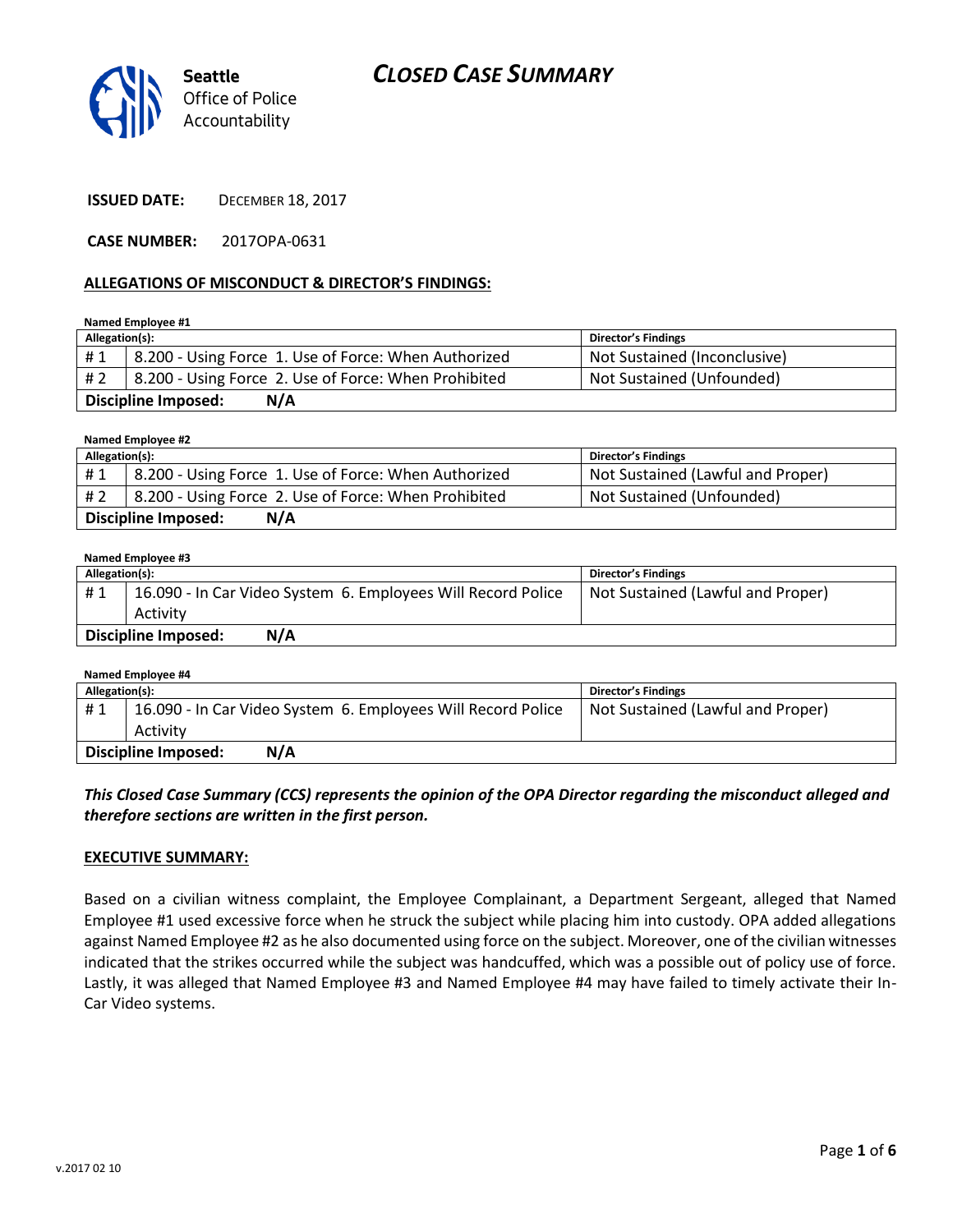

#### **ANALYSIS AND CONCLUSIONS:**

**Seattle**

*Office of Police Accountability*

### **Named Employee #1 - Allegation #1** *8.200 - Using Force 1. Use of Force: When Authorized*

Named Employee #1 (NE#1) and Named Employee #2 (NE#2) responded to the Downtown Emergency Services Center (DESC) to take a missing persons report. The officers approached the front desk where one of the witnesses was working. The subject, who was seeking the assistance of DESC, was interacting with a Nurse Supervisor and was seeking to be admitted to a hospital. The subject walked over to the officers and asked them to take him to jail. Initially neither NE#1 nor NE#2 responded; however, according to the witness and Nurse Supervisor, the subject stated: "do I need to assault you to get to jail" and "if I assault you, are you going to take me to jail." The Nurse Supervisor tried to distract the subject but was unsuccessful. The witness reported observing the subject raise an arm as if to "swing" at one of the officers. Regarding the subject's conduct, the Nurse Supervisor indicated: "My understanding was that he was going to do whatever it took to get the officer to respond to him…so I assume [the subject] was going to put his hands on the officer."

NE#1 recounted that when the subject asserted that he was going to assault the officers, NE#2 responded "you're not going to assault me." One of the officers also stated to the subject: "why don't you walk away from me."

NE#2 reported that the subject began advancing towards him and repeated that he was going to assault NE#2. NE#2 stated that he put his arm out towards the subject to keep him back and twice told the subject to get back. Simultaneously, NE#1 went over the radio to request additional units to respond. NE#2 recounted that the subject then lunged at him, grabbing at his head or upper body area. Notably, the Nurse Supervisor confirmed that the subject "charged after the officers."

NE#1 stated that this caused NE#2 to fall forward with the subject onto the ground. NE#2 reported that he punched the subject twice in the chin and pushed forward into the subject and was able, with NE#1's assistance, to take the subject down to the ground. This presents a slight inconsistency between the two officers' accounts. Once on the ground, NE#2 stated that he tried to control the subject's right arm, but that the subject continued to actively resist. He stated that he used several knee strikes to get the subject to stop resisting, but that these strikes were ineffectual and the subject continued to attempt to try to punch the officers. NE#1 reported trying to control the subject's left hand. NE#1 stated that, at one point while on the ground, the subject grabbed NE#1's gun belt with his left hand. NE#1 tried to wrest the subject's hand free and then, according to NE#1, the subject kicked him several times in the back of his head. These kicks were described by NE#1 as "hard impacts." When the subject began preparing to kick him again, NE#1 reported punching the subject two or three times in the face with his left fist. The subject then ceased his resistance and the officers were able to handcuff him and place him under arrest. NE#2 did not see the subject grab NE#1's gun belt or kick NE#1, but he heard NE#1 state: "Stop! Stop kicking us!"

Based on paperwork generated as a result of this incident, it was reported that the subject did not suffer any injuries from the force used. Photographs taken of him and included as part of the use of force investigation did not, based on my review, reveal any obvious injuries to his person. Both Named Employees reported suffering injuries from the altercation. NE#2 stated that he received: scrapes to the inside of his right arm; an abrasion/cut to his ear; a sore neck; and a sore right hand. NE#1 reported: pain to the back of his head; pain to his neck; and swelling to both of his hands. Both received treatment at a hospital and were released.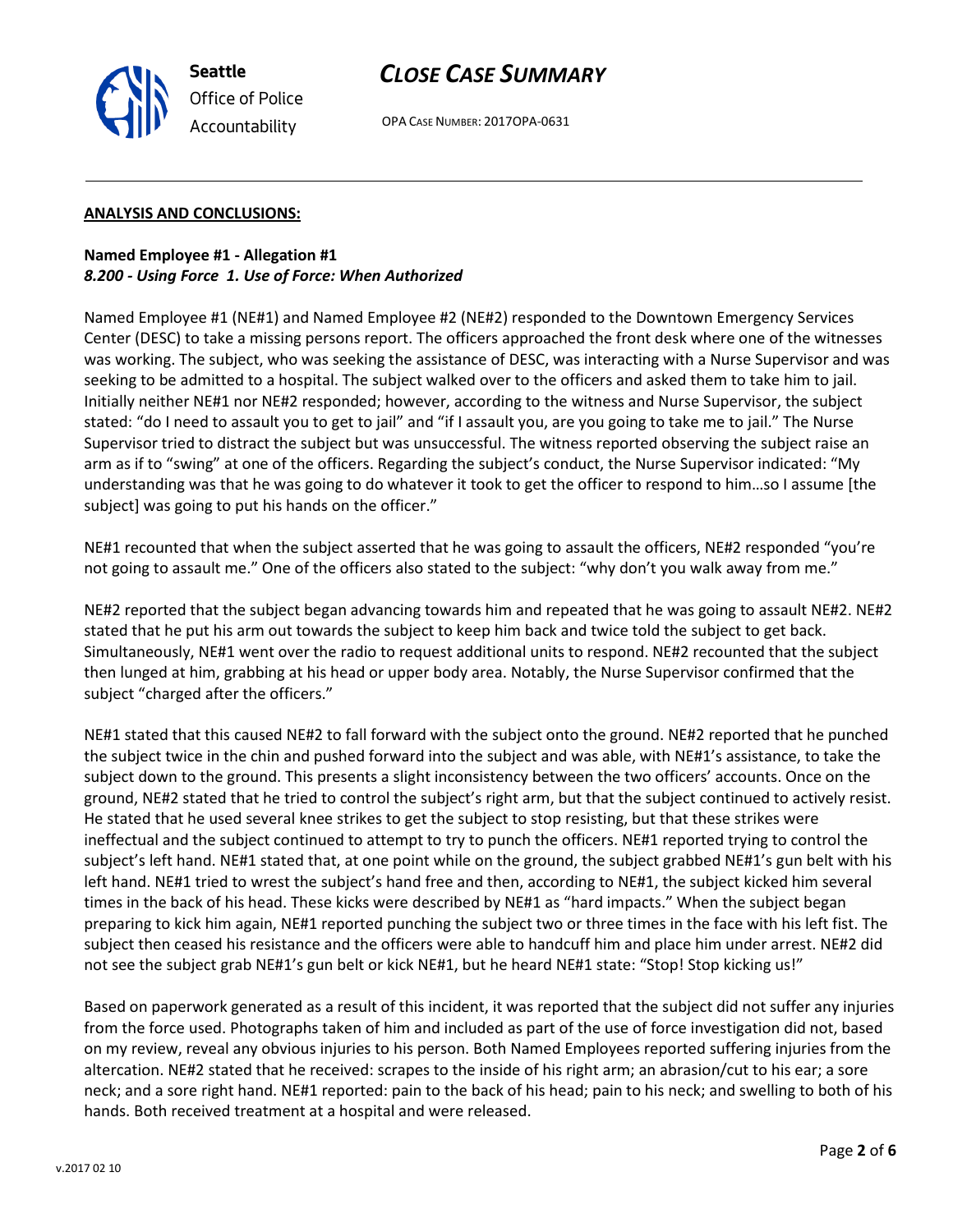



SPD Policy 8.200(1) requires that force used by officers be reasonable, necessary and proportional. Whether force is reasonable depends "on the totality of the circumstances" known to the officers at the time of the force and must be balanced against "the rights of the subject, in light of the circumstances surrounding the event." (SPD Policy 8.200(1).) The policy lists a number of factors that should be weighed when evaluating reasonableness. (*See id.*) Force is necessary where "no reasonably effective alternative appears to exist, and only then to the degree which is reasonable to effect a lawful purpose." (*Id.*) Lastly, the force used must be proportional to the threat posed to the officer. (*Id.*)

It is undisputed that the Named Employees were presented with an emergent threat. The subject, who was clearly suffering from mental illness, approached them with the apparent aim of causing them physical harm. As such, force was permitted under policy. The question here is how much.

NE#1 used force when he punched the subject two or three times in the face. NE#1 asserted that his force was within policy based on the threat presented to both him and NE#2 by the subject. Specifically, NE#1 justified his force on the basis that the subject was grabbing his gun belt, kicked him in the back of the head multiple times, and was preparing to kick him again. At the time of the force, NE#1, NE#2 and the subject were on the ground and both Named Employees were actively struggling with the subject.

To the contrary, the civilian witnesses alleged that NE#1 used excessive force when he punched the subject multiple times in the face. Notably, one of the witnesses stated that NE#1 punched the subject four to five times when he would not flip over on his stomach and contended that, at the time of that force, the subject did not present a highlevel threat. The civilian witnesses further alleged that NE#1 threw a chair towards the front desk while saying something to the extent of "move the fuck away." None of the witnesses stated that the chair hit anyone; however, they indicated their belief that he acted unsafely. In the Acting Lieutenant's use of force review, he noted that NE#1 could be heard saying "move, fuck" on his ICV. Given the timing of this statement, the Acting Lieutenant deemed it likely that it occurred during the altercation with the subject. However, this timing was difficult to discern because, as identified by the Acting Lieutenant, NE#1 failed to mention the movement of the chair in his report. The Acting Lieutenant noted that several of the witnesses indicated that there was another "client" in close proximity to NE#1, and he opined that this may have given NE#1 concern.

With regard to this allegation, NE#1 stated that he cleared some chairs that were in his immediate vicinity during the incident by pushing them away. NE#1 denied that he ever threw a chair, as described by the civilian complainants. NE#2 corroborated NE#1's account. He stated that there were chairs in their immediate vicinity during the incident. At one point, there was an individual who was sitting in one of the chairs that had his legs basically in NE#1's face. NE#1 yelled at that person to move and then shoved the chair out of the way so that he could maneuver his arms. NE#2 stated that that NE#1 did not throw a chair at the front desk.

It may be that what NE#1 and NE#2 viewed as NE#1 pushing chairs out of the way appeared to the civilian witnesses as NE#1 throwing a chair towards the desk. It could also be the case that NE#1 did throw the chair. As this incident was not captured on video, I cannot conclusively determine this fact. I note, however, that while his chain of command did not initiate an OPA referral for this behavior, the Acting Lieutenant instructed a Sergeant to counsel NE#1 on the potential danger to civilians that was posed by his actions in this regard.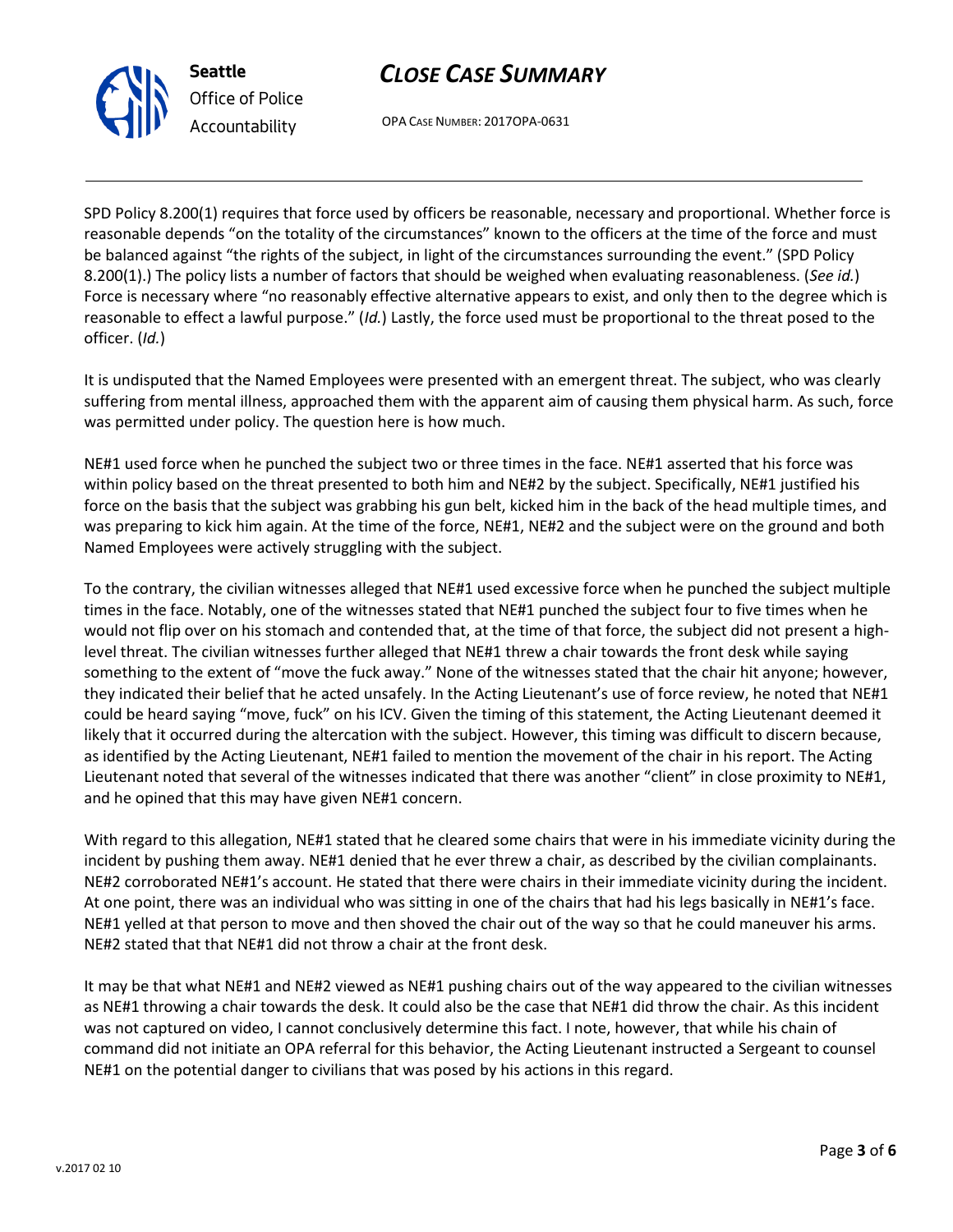



As indicated above, the physical altercation with the subject was not captured on video. The officers' ICV did, however, capture some of the audio of the incident. Germane to this analysis, the audio recording during the time frame of the altercation included the following statements: "let go of that"; "he tried to punch you"; orders to the subject concerning the placement of his arms; a request by NE#1 for "fast back up"; NE#1 stating "move, fuck"; and "he kicked me." While this generally supports the officers' account of the incident, it does not conclusively reveal the extent of the subject's resistance. Certainly, if the subject was repeatedly trying to punch and kick the officers, force was permitted to stop him from doing so. However, the justification of the force used by NE#1 in this case – two to three punches to the suspect's face – depends on the level of the threat faced by the officers.

Without being able to conclusively determine the level of resistance and the actual threat of physical harm presented by the subject at the time NE#1 used force, I cannot, especially in light of the statements of the civilian witnesses, determine whether or not that force was consistent with policy. As such, I recommend that this allegation be Not Sustained – Inconclusive.

Recommended Finding: **Not Sustained (Inconclusive)**

## **Named Employee #1 - Allegation #2** *8.200 - Using Force 2. Use of Force: When Prohibited*

SPD Policy 8.200-POL-2 delineates those situations in which force is expressly prohibited. This includes where force is used "to punish or retaliate" or, unless exceptional circumstances exist, when the subject is restrained in handcuffs. (SPD Policy 8.200-POL-2.)

It appears that this allegation was classified primarily based on the Nurse Supervisor's claim that the subject was handcuffed when NE#1 struck him. Both NE#1 and NE#2 denied that the subject was handcuffed when that force was used. Moreover, one of the civilian witnesses, who was also a direct witness to the force used by NE#1, stated that the subject was not handcuffed at that time. The other civilian witness did not see this portion of the force. This evidence weighs in favor of a determination that the subject was not handcuffed when NE#1 struck him.

Moreover, while the civilian witnesses certainly believed that the force was excessive, there was no indication from their statements that they thought the force was used to punish or retaliate. I see no evidence that this was the case.

For these reasons, I recommend that this allegation be Not Sustained – Unfounded.

Recommended Finding: **Not Sustained (Unfounded)**

# **Named Employee #2 - Allegation #1** *8.200 - Using Force 1. Use of Force: When Authorized*

NE#2 reported punching the subject twice in the chin and then later kneeing the subject several times. From my review of the civilian witnesses' statements, it appears that their concern was with the force used by NE#1, rather than NE#2. Regardless, I independently find that the force used by NE#2 was consistent with policy.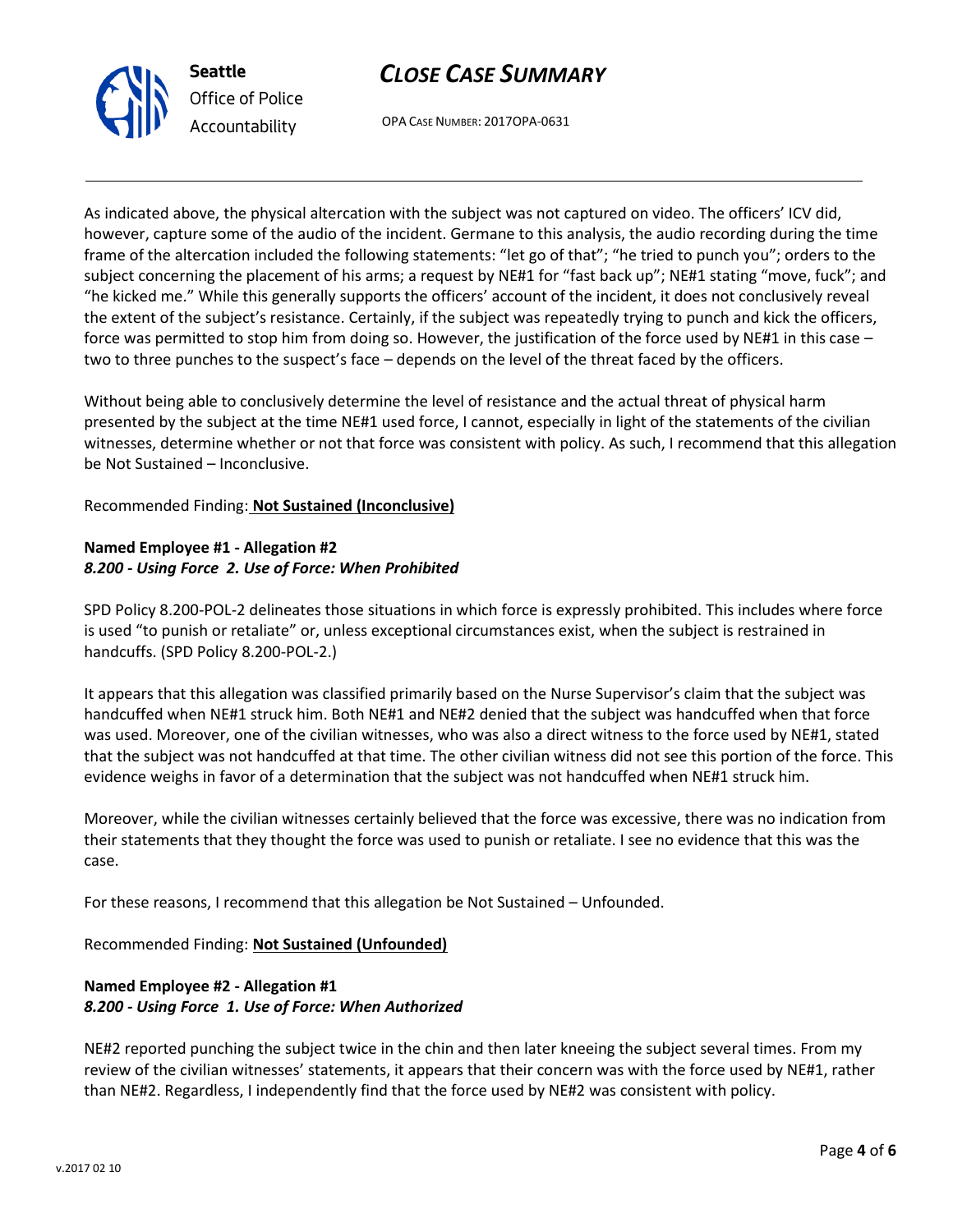



It is undisputed that the subject advanced on NE#2 with the intention of physical harm. The subject grabbed NE#2's head and/or upper body and, at that time, committed an assault. This behavior, coupled with the subject's earlier threats, warranted the use of force by NE#2. At that point, and under the circumstances, I find that it was reasonable for NE#2 to punch the subject to prevent imminent physical harm. I further find that this force was necessary under the circumstances, as well as proportional to the threat facing NE#2.

When NE#2, NE#1 and the subject were on the ground and the subject was providing active resistance, including attempted punches, it was reasonable to use force in an attempt to stop that resistance. SPD trains its officers to use intermediate force, including knee strikes, when officers are attempting to arrest a subject and that subject engages in active physical resistance that could result in injury to the officers, the subject, and/or other bystanders. That was the case here. As such, the knee strikes were also reasonable, necessary and proportional, and NE#2 acted consistent with policy and training in this regard.

For these reasons, I recommend that this allegation be Not Sustained – Lawful and Proper.

### Recommended Finding: **Not Sustained (Lawful and Proper)**

## **Named Employee #2 - Allegation #2** *8.200 - Using Force 2. Use of Force: When Prohibited*

It was not alleged that NE#2 used force on the subject when he was in handcuffs. As such, I recommend that this allegation be Not Sustained – Unfounded as against him.

#### Recommended Finding: **Not Sustained (Unfounded)**

### **Named Employee #3 - Allegation #1** *16.090 - In Car Video System 6. Employees Will Record Police Activity*

Named Employee #3 (NE#3) and Named Employee #4 (NE#4) were working together in a prisoner transport vehicle. The vehicle was equipped with an ICV system. NE#4 was operating the vehicle and NE#3 was sitting in the back seat. Due to his role as the driver, NE#4 was responsible for activating the ICV system when necessary.

When the incident in question occurred, a request for "fast back up" came over the radio. Upon hearing that request, NE#4 activated his ICV and began to drive to the location. A subsequent call indicated that the incident was under control. NE#4 and NE#3 decided that they no longer needed to respond and NE#4 accordingly turned off the ICV.

At that time, NE#3 and NE#4 were in traffic, but were close to the incident location. Given that fact, NE#3 suggested that they actually go to the scene to provide support. NE#4 agreed and re-activated the ICV. The ICV remained on through the duration of NE#3 and NE#4's involvement in this incident.

SPD Policy 16.090-POL-1(6) requires that Department personnel record delineated activity, including responses to dispatched calls. Once ICV is activated, officers must record until an event has concluded. (See SPD Policy 16.090- POL-1(8).) An event has concluded when: (1) "the employee has completed his or her part of the active